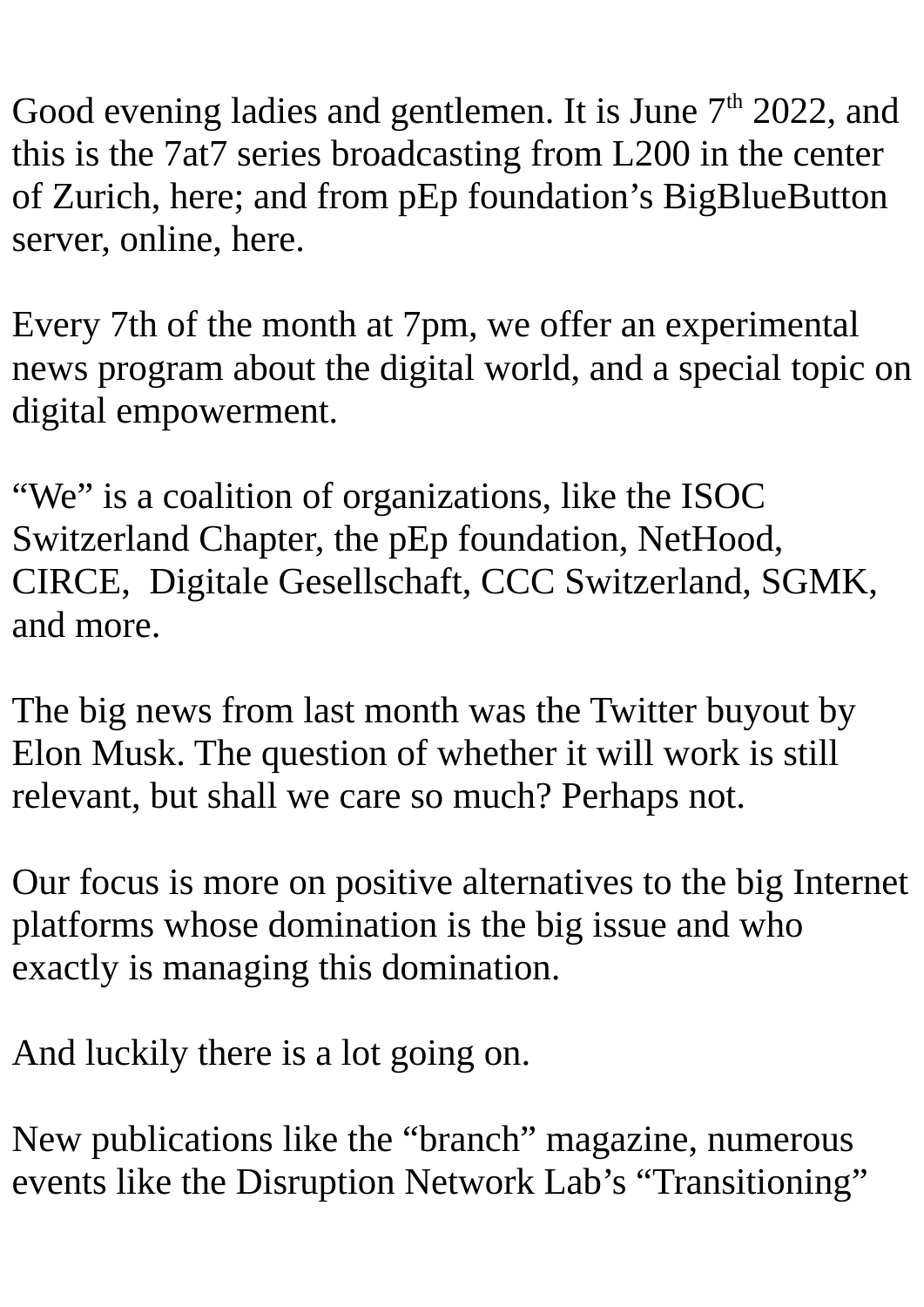conference and Weizenbaum conference on "Practicing Sovereignty", both in Berlin. But also the international rightscon conference with special focus as always on community networks. Or the X-net's conference in Barcelona on education and democracy.

In Switzerland also, the Digitale Gesellschaft is advancing with its very interesting podcast series. The Netz Podcast!

More and more people realize that there is an urgent need for digital rights and alternative technologies. And more and more organizations are offering interesting jobs that can contribute to a positive change!

So, time for a job change? Being a "digital forensic fellow" sounds cool! Why not?

Or work in a software community like the PeerTube which announced its new version. This is where we host all 7at7 recordings! It works!

And NextCloud keeps growing, reaching the mainstream. It is the new choice of the Geneva municipality. Coming soon also in a city near you!